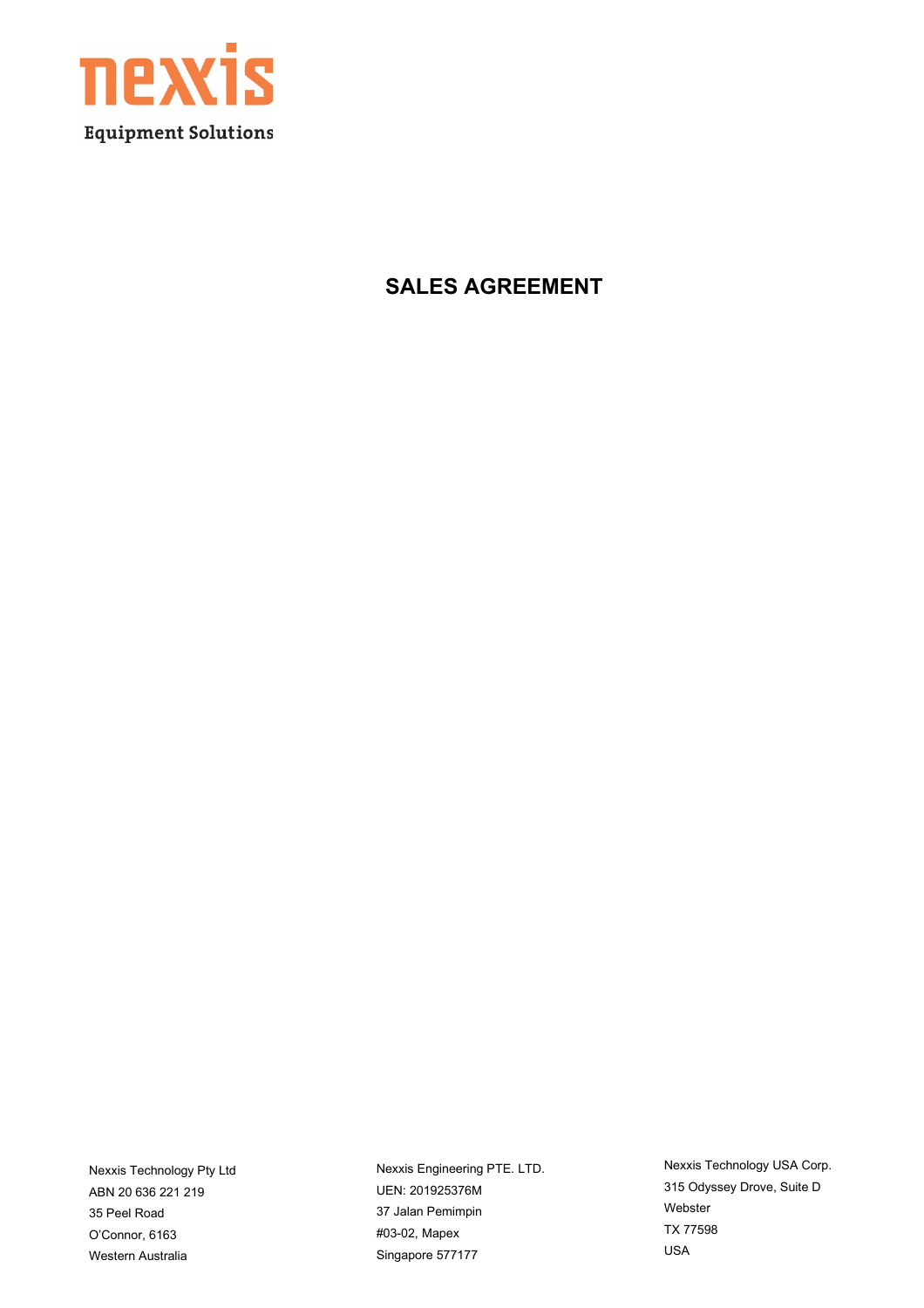#### **Table of contents**

| 1              | Acceptance                                   | Page 3 |
|----------------|----------------------------------------------|--------|
| $\overline{c}$ | <b>Charges and Payment</b>                   | Page 3 |
| 3              | Delivery                                     | Page 3 |
| 4              | Title                                        | Page 3 |
| 5              | Personal Property Securities Act 2009 (PPSA) | Page 4 |
| 6              | Liability                                    | Page 4 |
| 7              | Default & Consequences of Default            | Page 5 |
| 8              | Termination                                  | Page 5 |
| 9              | Privacy Act 1988                             | Page 5 |
| 10             | Change in Control                            | Page 5 |
| 11             | General                                      | Page 6 |
| 12             | Definitions                                  | Page 6 |
|                | <b>Execution Clause</b>                      | Page 7 |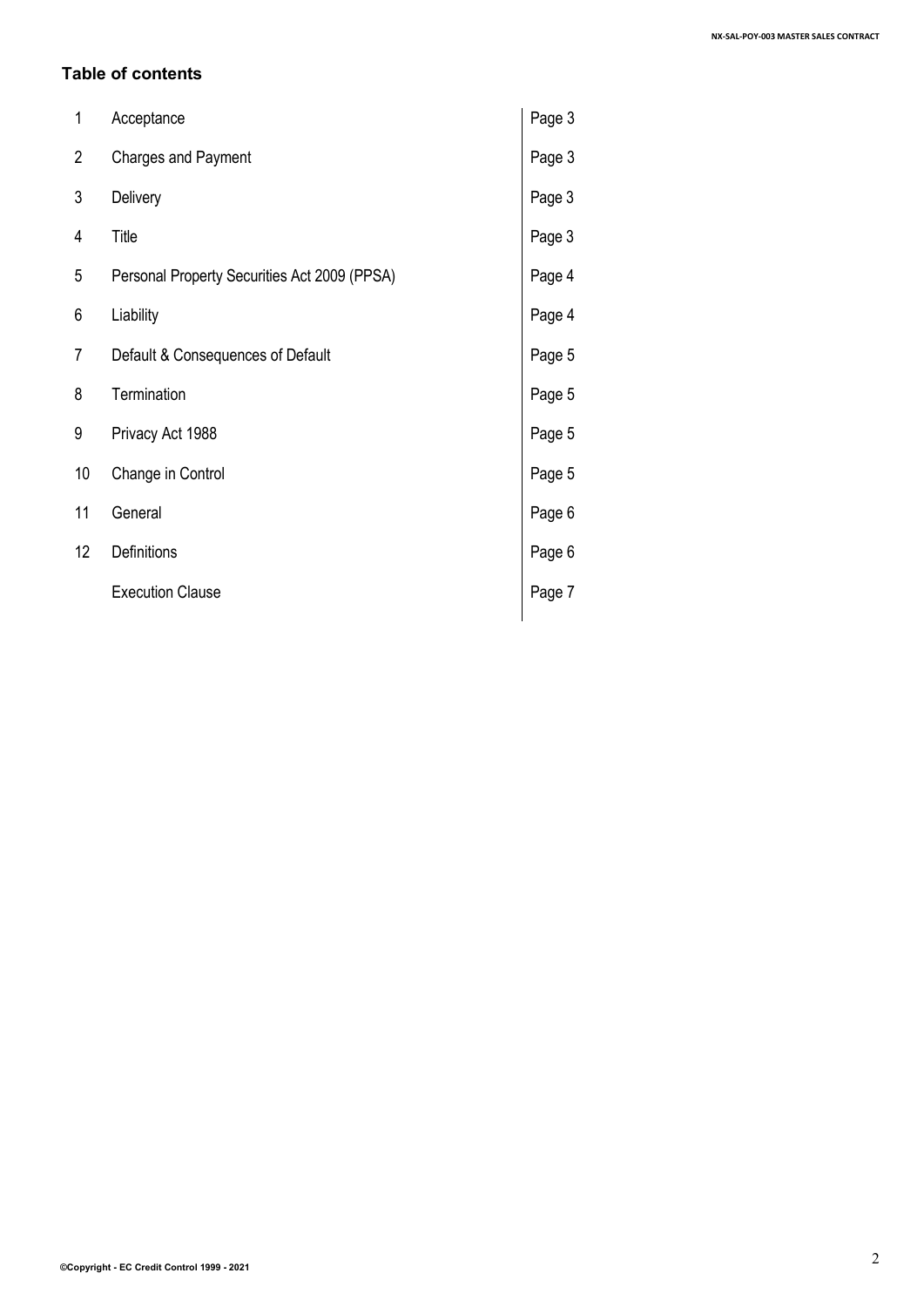**The purchase of the Goods is subject always to this Contract, which constitutes the full agreement between the contracting parties. Please read these terms and conditions carefully before signing the Contract. Nexxis may, at its sole discretion, decline to supply the Goods to the Customer.**

# **1. Acceptance**

- This Contract provides for the terms and conditions of each agreement for the sale of Goods. Each Quotation shall not constitute a separate agreement, but shall be read together with, and form part of, this Contract, incorporating all of the provisions hereof.
- 1.2 The Customer is taken to have exclusively accepted, and is immediately bound, jointly and severally, by this Contract, when the Quotation is accepted by the Customer and duly signed by both parties, or if the Customer accepts Delivery.
- 1.3 The Customer shall be liable for any loss incurred by Nexxis as a result of the Customer's failure to comply with this clause.
- 1.4 The Customer shall notify Nexxis immediately if any judgement or order is levied against the Customer, or property of the Customer, or if a petition is presented for the liquidation of the Customer, or an administrator or receiver is appointed or a scheme of arrangement is proposed.

### <span id="page-2-5"></span>**2. Charges and Payment**

- At Nexxis' sole discretion the Charges shall be either:
	- (a) as indicated on any invoice provided by Nexxis to the Customer for the supply of Goods; or
	- (b) Nexxis' quoted Charges (subject to clause [2.2\)](#page-2-0) which will be valid for the period stated in the Quotation, or otherwise for a period of thirty (30) days.
- <span id="page-2-0"></span>2.2 Nexxis reserves the right to change the Charges:
	- (a) in the event of a variation to the Quotation. Any variation from the specifications of the Goods (including, but not limited to, any variation as a result of additional Goods required, or as a result of increases to Nexxis due to fluctuations in currency exchange rates between the country of sale and the country of source – where Goods has been sourced from outside the country of sale) will be charged for on the basis of the Quotation and will be shown as variations on the invoice; and
		- (b) to include the cost of any maintenance requested by the Customer where the warranty under claus[e 8](#page-3-0) does not apply.
- 2.3 At Nexxis' sole discretion, a non-refundable deposit may be required.
- 2.4 Time for payment for the Goods being of the essence, the Charges will be payable by the Customer on the date/s determined by Nexxis, which may be:
	- (a) on, or before, Delivery;
	- (b) the date specified on any invoice or other form as being the date for payment; or
	- (c) failing any notice to the contrary, the date which is thirty (30) days following the date of any invoice furnished to the Customer by Nexxis.
- 2.5 Payment may be made by cash, bank cheque, electronic/on-line banking, credit card (plus a surcharge of up to two percent (2%) of the transaction), PayPal, or by any other method as agreed to between the parties.
- 2.6 Unless expressly included, the Charges do not include, and the Customer shall be responsible for the payment of, all costs, taxes, duties, imposts and expenses that arise, or are incurred, by virtue of this Contract, including any stamp duty (or like, or similar duty), any Goods and Services Tax or Value Added Tax (or taxes in the manner or nature thereof), any customs duties and tariffs applicable to the country where the Goods has been sourced from.
- 2.7 Where the Customer has given a credit card or account debit authority, Nexxis is hereby authorised to debit the Charges (and other associated fees and charges payable by the Customer under this Contract) to the Customer's credit card or account, as the applicable amounts become due.
- 2.8 The Customer shall not be entitled to set off against, or deduct from the Charges, any sums owed (or claimed to be owed) to the Customer by Nexxis, nor to withhold payment of any invoice because part of that invoice is in dispute.
- 2.9 Receipt by Nexxis of any form of payment other than cash shall not be deemed to be payment until that form of payment has been honoured, cleared or recognised, and until then Nexxis'

rights and ownership in relation to the Goods, and this Contract, shall continue.

2.10 Unless otherwise agreed to between the parties, any monies received from the Customer shall be applied firstly in reduction of any outstanding penalty fees and interest, and secondly on account of any Charges for the purchase of the Goods.

- <span id="page-2-6"></span>**3. Delivery** Delivery is taken to occur at the time that:
	- (a) the Customer (or the Customer's nominated carrier) takes possession of the Goods at Nexxis' nominated address (as specified by Nexxis). The Goods must be collected within seven (7) days of Nexxis notifying the Customer that the Goods are ready for collection. Following any failure of the Customer to collect the Goods within this timeframe, Nexxis will arrange Delivery to the Customer as per sub-clause [\(b\);](#page-2-1)  or
		- (b) Nexxis arranges (with its nominated carrier) for the Goods to be delivered to the Customer's nominated address, even if the Customer is not present at the address, and all related costs of Delivery shall be payable by the Customer, in addition to the Charges. If no address for Delivery is forthcoming from the Customer, the Customer will be liable for all storage costs and any consequential loss or damage arising from the delay in effecting Delivery.
- <span id="page-2-1"></span>3.2 Nexxis shall not be responsible for any damage to, or loss of, the Goods whilst the Goods are being delivered to the Customer.
- 3.3 Nexxis may deliver the Goods in separate instalments. Each separate instalment shall be invoiced and paid in accordance with the provisions in this Contract.
- 3.4 Any time or date given by Nexxis to the Customer is an estimate only. The Customer must still accept Delivery, even if late, and Nexxis will not be liable for any loss or damage incurred by the Customer as a result of Delivery being late.

# <span id="page-2-4"></span>**4. Title**

- <span id="page-2-2"></span>Nexxis and the Customer agree that ownership of the Goods shall not pass until:
	- (a) the Customer has paid Nexxis all amounts owing to Nexxis; and
	- (b) the Customer has met all of its other obligations to Nexxis.
- <span id="page-2-3"></span>4.2 It is further agreed that, until ownership of the Goods passes to the Customer in accordance with clause [4.1:](#page-2-2)
	- (a) is only be a bailee of the Goods, and has no right, title, estate or interest in the Goods, and must return the Goods to Nexxis on request;
	- (b) the Customer holds the benefit of the Customer's insurance of the Goods on trust for Nexxis, and must pay to Nexxis the proceeds of any insurance in the event of the Goods being lost, damaged or destroyed. The production of this Contract by Nexxis is sufficient evidence of Nexxis' rights to receive the insurance proceeds without the need for any person dealing with Nexxis to make further enquiries;
	- (c) shall not sell, dispose or otherwise part with the possession of the Goods (other than in the ordinary course of business and for market value). If the Customer does so, then the Customer must hold the proceeds of any such act on trust for Nexxis, and must pay or deliver the proceeds to Nexxis on demand;
	- (d) the Customer should not convert or process the Goods, or intermix them with other products, but if the Customer does so then the Customer holds the resulting product on trust for the benefit of Nexxis, and must sell, dispose of, or return the resulting product to Nexxis as it so directs;
	- (e) Nexxis may recover possession of any Goods in transit, whether or not Delivery has occurred;
	- (f) the Customer shall not purport to grant, or actually grant, any encumbrance over, or in connection with, the Goods, or otherwise purport to offer or use the Goods as security whilst they remain the property of Nexxis. For the purposes of this Contract, encumbrance means any mortgage, lien, charge, bill of sale, option title, retention, pledge, claim, restriction,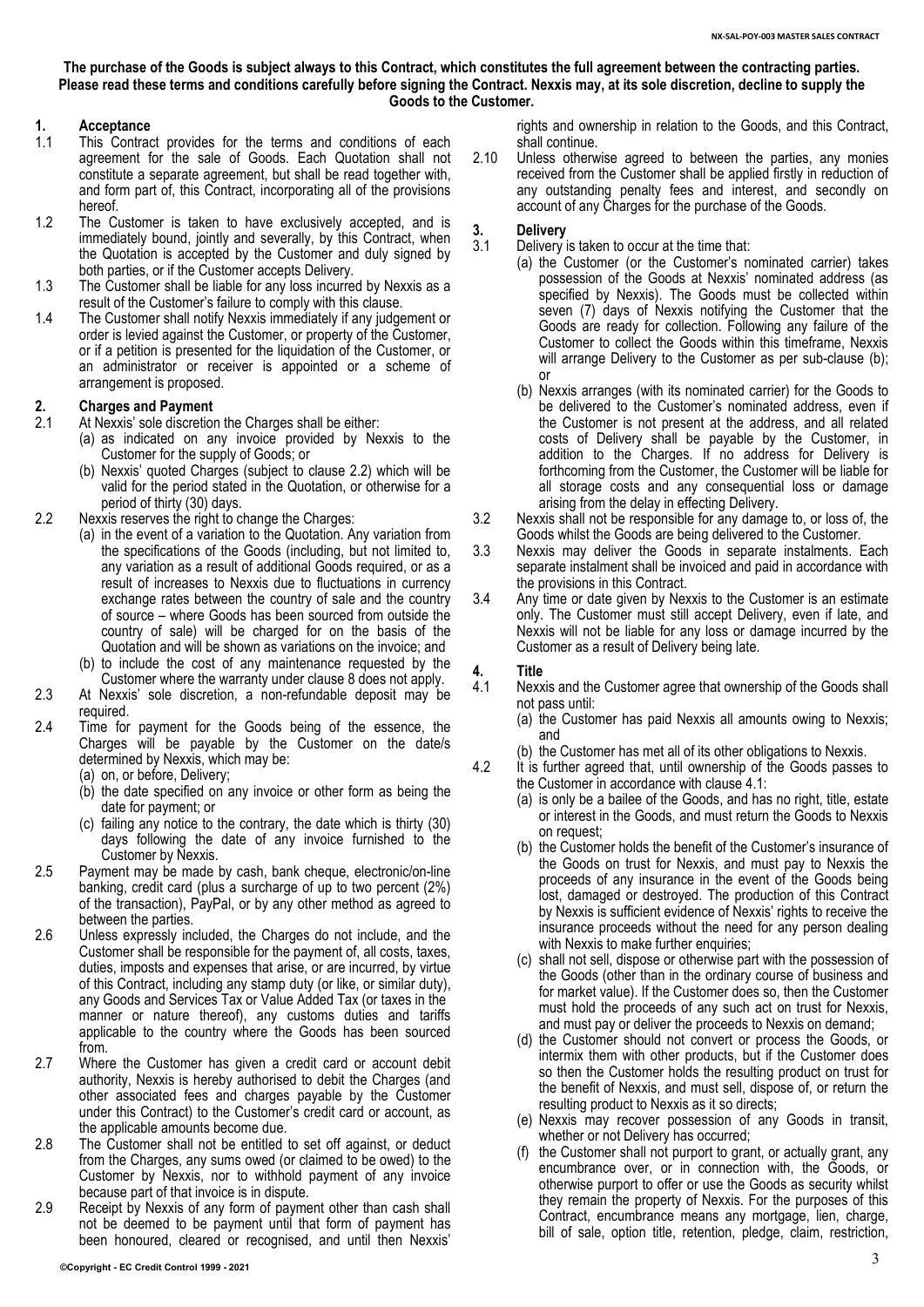condition, overriding interest, security interest pursuant to the PPSA or other encumbrance; and

- (g) Nexxis may commence proceedings to recover the Charges, notwithstanding that ownership of the Goods has not passed to the Customer.
- 4.3 Subject to clause 4.1, where the Customer fails to return the Goods to Nexxis, pursuant to clause [4.2,](#page-2-3) the Customer consents to Nexxis (or its servants and agents) to enter (as an invitee of the Customer) upon land into land and premises owned, occupied or used by the Customer (or any other premises where the Goods are located), using such force as is necessary, to take possession of the Goods. The Customer must provide Nexxis with all reasonable assistance in order to locate and collect the Goods. If the Goods are not available for collection at the nominated location, date and/or time, the Customer will be liable for any additional costs Nexxis may incur as a result thereof. Nexxis will not be liable for any damage to property caused by any person collecting the Goods pursuant to this clause.

# <span id="page-3-3"></span>**5. Personal Property Securities Act 2009 ("PPSA")**

- In this clause "financing statement", "financing change statement", "security agreement", and "security interest" has the meaning given to it by the PPSA.
- 5.2 Upon assenting to this Contract, in writing, the Customer acknowledges and agrees that this Contract constitute a security agreement for the purposes of the PPSA and creates a security interest in:
	- (a) all Goods that have previously been supplied (if any), and that will be supplied in the future, by Nexxis to the Customer; and
	- (b) all the Customer's present and after acquired property being a charge, including anything in respect of which the Customer has at any time a sufficient right, interest or power to grant a security interest in for the purposes of securing repayment of all monetary obligations of the Customer to Nexxis for services – that have previously been provided (if any), and that will be provided in the future, by Nexxis to the Customer.
- <span id="page-3-1"></span>5.3 The Customer undertakes to:
	- (a) indemnify, and upon demand reimburse, Nexxis for all expenses incurred in registering a financing statement, or financing change statement, on the Personal Property Securities Register established by the PPSA, or releasing any registration made thereby;
	- (b) not register a financing change statement in respect of a security interest without the prior written consent of Nexxis;
	- (c) not register, or permit to be registered, a financing statement, or a financing change statement, in relation to the Goods in favour of a third party without the prior written consent of Nexxis; and
	- (d) immediately advise Nexxis of any material change in its business practices of selling the Goods which would result in a change in the nature of proceeds derived from such sales.
- 5.4 Both parties agree that sections 96, 115 and 125 of the PPSA do not apply to the security agreement created by this Contract.
- <span id="page-3-2"></span>5.5 The Customer waives its rights to receive notices under sections 95, 118, 121(4), 130, 132(3)(d) and 132(4) of the PPSA.
- 5.6 The Customer waives its rights as a grantor and/or a debtor under sections 142 and 143 of the PPSA.
- 5.7 Unless otherwise agreed to in writing by Nexxis, the Customer waives its right to receive a verification statement in accordance with section 157 of the PPSA.
- 5.8 The Customer must unconditionally ratify any actions taken by Nexxis under clauses [5.3](#page-3-1) to [5.5.](#page-3-2)
- 5.9 Subject to any express provisions to the contrary (including those contained in this clause [7\)](#page-3-3), nothing in this Contract is intended to have the effect of contracting out of any of the provisions of the PPSA.

# <span id="page-3-0"></span>**6. Liability**

<span id="page-3-4"></span>Under applicable State, Territory and Commonwealth Law (including, without limitation the Competition and Consumer Act 2010 and the Fair Trading Act applicable to the State or Territory), certain statutory implied guarantees and warranties (including, without limitation the statutory guarantees under the Competition and Consumer Act 2010 or the Fair Trading Act applicable to the State or Territory) may be implied into this Contract ("Non-

- (a) replacement of the Goods (or the supply of equivalent products), or the payment of the cost of replacing the Goods (or of acquiring equivalent products); or
- (b) repair of the Goods, or payment of the cost of having the Goods repaired.
- 6.2 If Nexxis is required to replace the Goods under this clause, or the Competition and Consumer Act 2010, but is unable to do so, Nexxis may refund any money the Customer has paid for the Goods.
- <span id="page-3-5"></span>6.3 To the extent permitted by law, the warranty (and period thereof) in respect of any Defect will be the warranty (and period thereof) permitted by the manufacturer of the Goods, unless otherwise specified in writing by Nexxis.
- 6.4 Notwithstanding clauses [6.1](#page-3-4) to [6.3,](#page-3-5) but subject to the Competition and Consumer Act 2010, the warranties in clause [6.3](#page-3-5) above do not apply:
	- (a) where any Defect has been caused by misuse (including the use of the Goods for any purpose other than that for which<br>they were designed), neglect (including improper they were designed), maintenance or storage of the Goods), accident, abnormal conditions of operation, or use contrary to Nexxis' or the manufacturers' recommendations or operating instructions;
	- (b) where the Goods are continued to be used after any Defect has become apparent, or should have become apparent to a reasonably prudent operator or user;
	- (c) in respect of disposal parts (e.g. but not exclusively, vacuum, tubes, lamps, fuses, test leads and batteries, or copyrighted or licensed works in respect of the Goods or any part thereof);
	- (d) in the event of Default; and/or
	- (e) where any Defect is due to fair wear and tear, or any accident or act of God.
- 6.5 Notwithstanding anything contained in this clause, if Nexxis is required by a law to accept the return of the Goods, then Nexxis will only accept such return on the conditions imposed by that law.
- 6.6 Subject to clause [6.1,](#page-3-4) Nexxis shall be under no liability whatsoever to the Customer in any circumstance for any indirect, economic and/or consequential loss and/or expense (including loss of profit) suffered by the Customer. Alternatively, Nexxis' maximum aggregate liability for all claims relating to this Contract, or its subject matter, whether in contract, tort (including negligence), in equity, under statue, under an indemnity, based on fundamental breach or breach of a fundamental term, or on any other basis, shall be limited to an amount which under no circumstances shall exceed the Charges payable by the Customer under this Contract and/or the Quotation.
- 6.7 The Customer acknowledges that it has not relied upon any statement or representation by Nexxis in respect of the purpose for which the Customer desires to use the Goods, and that Nexxis is not responsible or liable for any failure or unsuitability of the Goods to perform the purposes required by the Customer.
- 6.8 The Customer shall indemnify, and keep indemnified, Nexxis against all liability in respect of all actions, proceedings, claims, losses, damages, costs, expenses and injuries suffered in connection with the supply of the Goods by Nexxis and/or otherwise arising out of the use of the Goods, and whether or not arising from any negligence, failure or omission of the Customer or any other persons.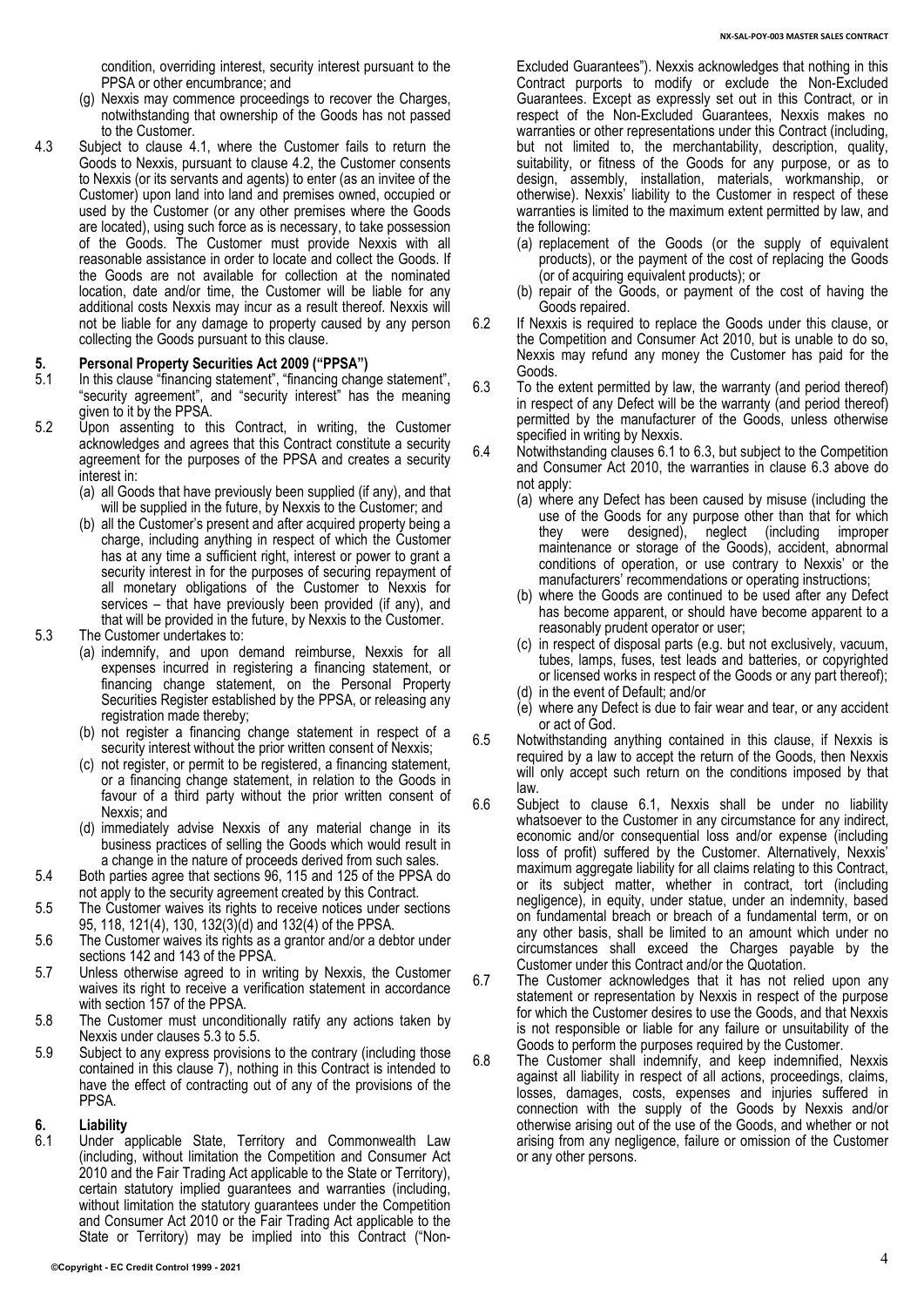## **7. Default and Consequences of Default**

- In the event of any Default the Nexxis shall be entitled to (at its sole discretion and option, and without prejudice to any other remedies Nexxis may have under this Contract, or under law):
	- (a) treat this Contract as breached and repudiated by the Customer, and with (or without) any notice, accept the repudiation and terminate this Contract; whereupon the Customer shall immediately (at its own cost and expense) return the Goods to Nexxis;
	- (b) at any time prior to payment in full of the Charges for the Goods, or any other Goods supplied by Nexxis for which payment is outstanding:
		- (i) suspend or terminate this Contract;
		- (ii) require the immediate payment of all Charges, in cash, before Delivery (or the performance of any associated services), irrespective of whether or not such are due for payment, or any payment terms previously specified or agreed to between the parties;
		- (iii) takeover, or repossess, the Goods, and dispose of such, without prejudice to any claim Nexxis may have against the Customer for any damages or loss resulting from any sale or disposal thereof; and/or
		- (iv) exercise all rights to the Goods as the owner thereof; and/or
	- (c) charge the Customer interest on any overdue payments, which shall accrue daily from the date when payment becomes due, until the date of payment, at a rate of two and a half percent (2.5%) per calendar month (and at Nexxis' sole discretion such interest shall compound monthly at such a rate) after as well as before any judgment.
- 7.2 The Customer agrees to indemnify Nexxis, and be responsible for all costs, disbursements, charges and other liabilities incurred by Nexxis as a result of any Default (including, but not limited to, internal administration fees, legal costs on a solicitor and own client basis, Nexxis' contract default fee, and bank dishonour fees), or as a result of Nexxis' enforcement of any term or condition of this Contract, or arising out of or in any way connected with the use of the Goods (subject always to clause [6\)](#page-3-0).

# **8. Termination**

- In the event of the termination of this Contract (including by notification from the Customer, or as a result of Default, but excluding any breach of this Contract by Nexxis):
	- (a) the Customer shall be responsible for the immediate payment of all sums owing by the Customer as a result of the Default and termination of this Contract, including consequential damages for the loss of bargain; and
	- (b) any rights the Customer may have under this Contract, including the transfer of ownership of the Goods (as per clause  $\overline{4}$ ), shall become null and void.
- 8.2 In addition to any other termination rights Nexxis may have under this Contract, Nexxis may terminate this Contract, and/or cancel Delivery, upon two (2) days written notice to the Customer before the Goods are delivered. On giving such notice Nexxis shall repay to the Customer any money paid by the Customer for the Goods. Nexxis shall not be liable for any loss or damage whatsoever arising from such termination.
- 8.3 Any termination effected by Nexxis in accordance with this Contract shall not prejudice Nexxis' right to recover any unpaid Charges, and/or any other rights or remedies conferred to Nexxis, and obligations placed upon the Customer, under this Contract. Furthermore, Nexxis shall not be liable to the Customer for any loss or damage the Customer suffers because Nexxis has exercised its rights under this Contract.

## **9. Privacy Act 1988**

- <span id="page-4-0"></span>The Customer agrees for Nexxis to obtain from a credit reporting body (CRB) a credit report containing personal credit information (e.g. name, address, D.O.B, occupation, previous credit applications, credit history) about the Customer in relation to credit provided by Nexxis.
- 9.2 The Customer agrees that Nexxis may exchange information about the Customer with those credit providers and with related body corporates for the following purposes:

(a) to assess an application by the Customer; and/or

- (b) to notify other credit providers of a default by the Customer; and/or
- (c) to exchange information with other credit providers as to the status of this credit account, where the Customer is in default with other credit providers; and/or
- (d) to assess the creditworthiness of the Customer including the Customer's repayment history in the preceding two years.
- 9.3 The Customer consents to Nexxis being given a consumer credit report to collect overdue payment on commercial credit.
- 9.4 The Customer agrees that personal credit information provided may be used and retained by Nexxis for the following purposes (and for other agreed purposes or required by):
	- (a) the provision of Goods; and/or
	- (b) analysing, verifying and/or checking the Customer's credit, payment and/or status in relation to the provision of Goods; and/or
	- (c) processing of any payment instructions, direct debit facilities and/or credit facilities requested by the Customer; and/or
	- (d) enabling the collection of amounts outstanding in relation to the Goods.
- 9.5 Nexxis may give information about the Customer to a CRB for the following purposes:
	- (a) to obtain a consumer credit report;
	- (b) allow the CRB to create or maintain a credit information file about the Customer including credit history.
- 9.6 The information given to the CRB may include:
	- (a) personal information as outlined i[n 9.1](#page-4-0) above;
		- (b) name of the credit provider and that Nexxis is a current credit provider to the Customer;
		- (c) whether the credit provider is a licensee;
		- (d) type of consumer credit;
		- (e) details concerning the Customer's application for credit or commercial credit (e.g. date of commencement/termination of the credit account and the amount requested);
		- (f) advice of consumer credit defaults, overdue accounts, loan repayments or outstanding monies which are overdue by more than sixty (60) days and for which written notice for request of payment has been made and debt recovery action commenced or alternatively that the Customer no longer has any overdue accounts and Nexxis has been paid or otherwise discharged and all details surrounding that discharge (e.g. dates of payments);
		- (g) information that, in the opinion of Nexxis, the Customer has committed a serious credit infringement;
	- (h) advice that the amount of the Customer's overdue payment is equal to or more than one hundred and fifty dollars (\$150).
- 9.7 The Customer shall have the right to request (by email) from Nexxis:
	- (a) a copy of the information about the Customer retained by Nexxis and the right to request that Nexxis correct any incorrect information; and
	- (b) that Nexxis does not disclose any personal information about the Customer for the purpose of direct marketing.
- 9.8 Nexxis will destroy personal information upon the Customer's request (by email) or if it is no longer required unless it is required in order to fulfil the obligations of this agreement or is required to be maintained and/or stored in accordance with the law.
- 9.9 The Customer can make a privacy complaint by contacting Nexxis via email. Nexxis will respond to that complaint within seven (7) days of receipt and will take all reasonable steps to make a decision as to the complaint within thirty (30) days of receipt of the complaint. In the event that the Customer is not satisfied with the resolution provided, the Customer can make a complaint to the Information Commissioner at www.oaic.gov.au.

## **10. Change in Control**

The Customer shall give Nexxis not less than fourteen (14) days prior written notice of any proposed change of ownership of the Customer and/or any other change in the Customer's details (including but not limited to, changes in the Customer's name, addresses, contact phone or fax number/s, or business practice). The Customer shall be liable for any loss incurred by Nexxis as a result of the Customer's failure to comply with this clause.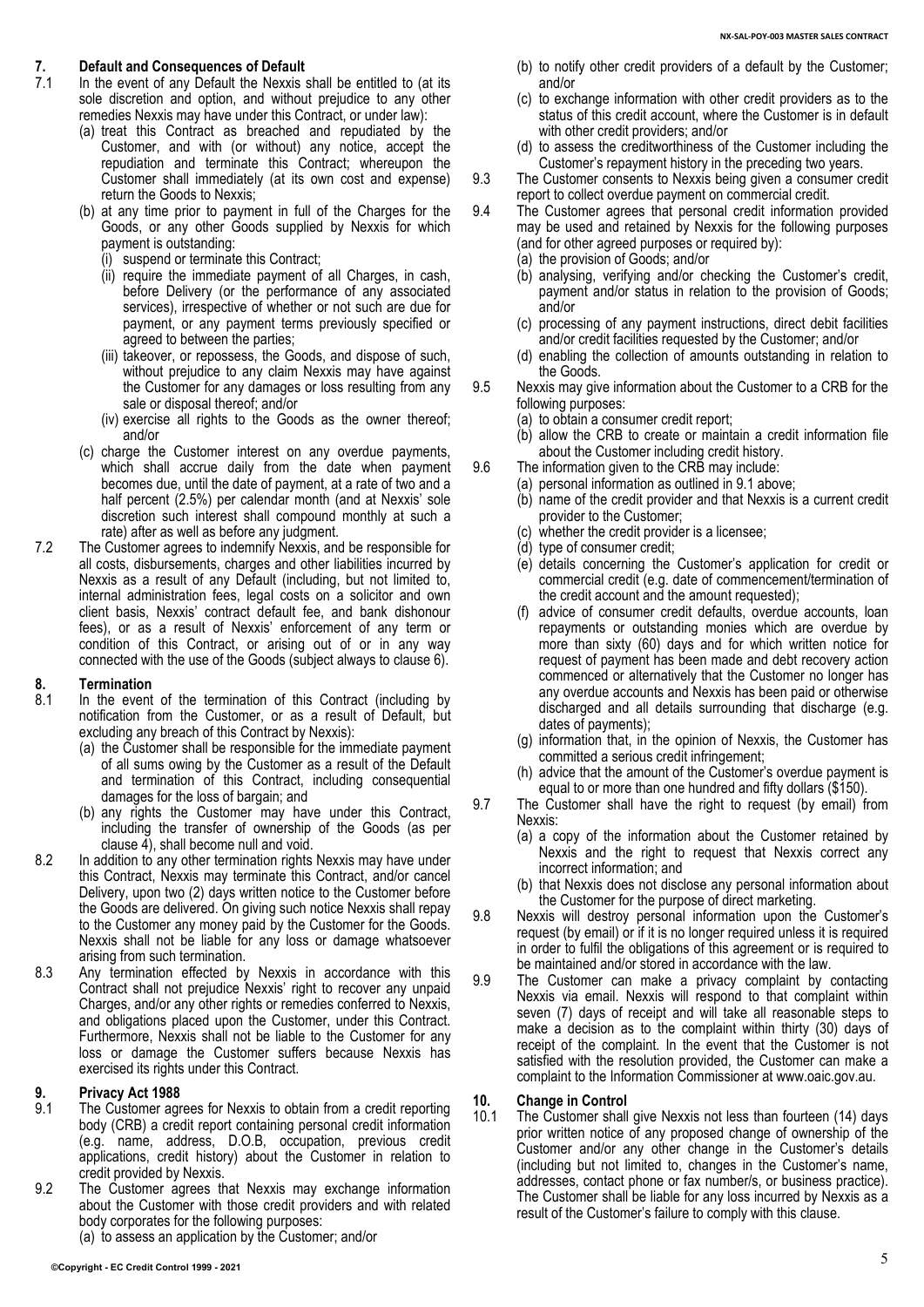10.2 The Customer shall notify Nexxis immediately if any judgement or order is levied against the Customer, or property of the Customer, or if a petition is presented for the liquidation of the Customer, or an administrator or receiver is appointed or a scheme of arrangement is proposed.

# **11. General**

- This Contract, and related Quotation, constitute the entire agreement between the parties with respect to the Goods, and:
	- (a) shall not be amended except with Nexxis' consent in writing. The Customer agrees that Nexxis may amend any term or condition of this Contract at any time. If Nexxis makes such amendment, it will notify the Customer in writing of such, and require the Customer to accept the amendment in writing before such amendment will take effect. The Customer:
		- (i) will be taken to have accepted such amendment if the Customer makes subsequent payment of any Charges payable by the Customer under this Contract; or
		- (ii) may terminate this Contract, without suffering any liability for doing so hereunder, in the event the Customer notifies Nexxis in writing that it does not accept such amendment.
	- (b) shall prevail to the extent of any inconsistency with any other document or agreement between the parties; and
	- (c) shall be governed in all respects by the laws of Western Australia, and the jurisdiction thereof shall apply to any dispute arising out of this Contract; and
	- (d) references to any laws or regulations in this Contract include references to amended, replacement and successor provisions thereof.
- 11.2 Both parties undertake to do anything, such as obtaining consents and promptly signing any documents and/or providing any information (and such information must be complete, accurate and up-to-date in all respects), which the other party may reasonably require in order to enforce any rights, or satisfy any obligation, under this Contract, including in order for Nexxis to:
	- (a) register a financing statement, or financing change statement, in relation to a security interest on the Personal Property Securities Register, and:
		- (i) that such security interest is enforceable, perfected and otherwise effective under the PPSA); and
		- (ii) that Nexxis is enabled to gain first priority (or any other priority agreed to by Nexxis in writing) for the security interest; and
		- (iii) that Nexxis is enabled to exercise rights in connection with the security interest.
	- (b) register any other document required to be registered by the PPSA; or
	- (c) correct a defect in a statement referred to 11.2(a) or 11.2(b) above.
- 11.3 The failure by Nexxis to enforce any provision of this Contract shall not be treated as a waiver of that provision, nor shall it affect Nexxis' right to subsequently enforce that provision. If any provision of this Contract shall be invalid, void, illegal or unenforceable the validity, existence, legality and enforceability of the remaining provisions shall not be affected, prejudiced or impaired.
- 11.4 The rights and remedies of Nexxis under this Contract are in addition to, and not in substitution for, Nexxis' rights and remedies under law (including the PPSA), and Nexxis may choose (at its sole discretion) whether to exercise rights and remedies under this Contract, and/or under other law, as its sees fit.
- 11.5 All rights pertaining to industrial or intellectual property including but not limited to copyrights, patents and trademarks, are expressly reserved. The Customer shall not make any copies, or authorise any copying, of anything supplied such as software programs and operating manuals, except with the prior written authority of Nexxis, and the owner/licensor, and in accordance with the license terms (as applicable).
- 11.6 The covenants, agreement and obligations contained in this Contract will not merge or terminate upon the termination of this Contract, and to the extent that they have not been fulfilled or

satisfied or are continuing obligations, they will remain in full force and effect.

- 11.7 Neither party shall be liable for any breach of this Contract due to any act of God, war, terrorism, strike, lock-out, industrial action, fire, flood, storm, or other event beyond the reasonable control of either party. Additionally, Nexxis shall not be liable for any failure to deliver the Goods, or to perform services under this Contract if the failure arises as a consequence of embargo, inability to secure materials or labour, or any delay or failure to deliver by any freight company or delivery service, or any consequential loss or damage arising in respect of Delivery, late Delivery or non-Delivery.
- 11.8 The Customer warrants that it has the power to enter into this Contract, and has obtained all necessary authorisations to allow it to do so, it is not insolvent and that this Contract creates binding and valid legal obligations on it.

#### **12. Definitions**

"**Charges**" means the price payable for the Goods, as agreed between Nexxis and the Customer in accordance with clause [24](#page-2-5) above.

"**Contract**" means these terms and conditions contained herein, together with any Quotation, order, invoice or other document or amendments expressed to be supplemental to this Contract. If there are any inconsistencies between the incorporated documentation (including, but not limited to, any special terms or conditions), then any conflicting term or condition contained in any Quotation, order, invoice or other document or amendments expressed to be supplemental to this Contract, shall prevail.

"**Customer**" means the person/s or entity signing this Contract, or any person acting on behalf of, and with the authority of, the Customer (including any employees, servants and agents), as specified in this Contract, and:

- (a) if there is more than one Customer, is a reference to each Customer jointly and severally; or
- (b) any trustee acting on behalf of a Trust shall be liable personally.

"**Default**" means where the Customer:

- (a) defaults in making payment of the Charges, or stops or reverses payment thereof; or
- (b) is in breach, or fails to comply, with any part of this Contract; or
- (c) repudiates any term or condition of this Contract, or any other agreement it has entered into with Nexxis; or
- (d) dies, becomes insolvent or subject to bankruptcy laws, calls a meeting of creditors, or being a company – enters into any scheme of arrangement with creditors or makes an assignment/compromise for the benefit of its creditors, or receivers, managers, liquidators (provisional or otherwise), administrators or any similar party is appointed in respect of the Customer (or any asset of the Customer), has any winding up petition presented against it, or ceases to carry on business.

"**Defect**" means any defect in, damage to, or fault of, the Goods for the purposes of clause [8.](#page-3-0)

"**Delivery**" means delivery of the Goods to the Customer (and/or installation thereof) in accordance with clause [4.1.](#page-2-6)

"**Goods**" means all Goods (including any items, articles, accessories, consumables, documents – including operating manuals) supplied by Nexxis to the Customer, at the Customer's request from time to time (where the context so permits the term 'Goods' shall include any incidental supply of services).

"**Nexxis**" means Nexxis Technology Pty Ltd, Nexxis Technology USA Corp, Nexxis Engineering PTE Ltd and its successors and assigns, or any person acting on behalf of, and with the authority of, Nexxis Technology Pty Ltd, Nexxis Technology USA Corp, Nexxis Engineering PTE Ltd

"**Quotation**" means the letter/s or other document/s prepared by Nexxis, and submitted to the Customer, to describe the Goods which are to be supplied and the date/s and address/es for

Delivery, the amount or method of calculation of the Charges, any other associated costs and expenses and such other information and provisions as Nexxis requires.